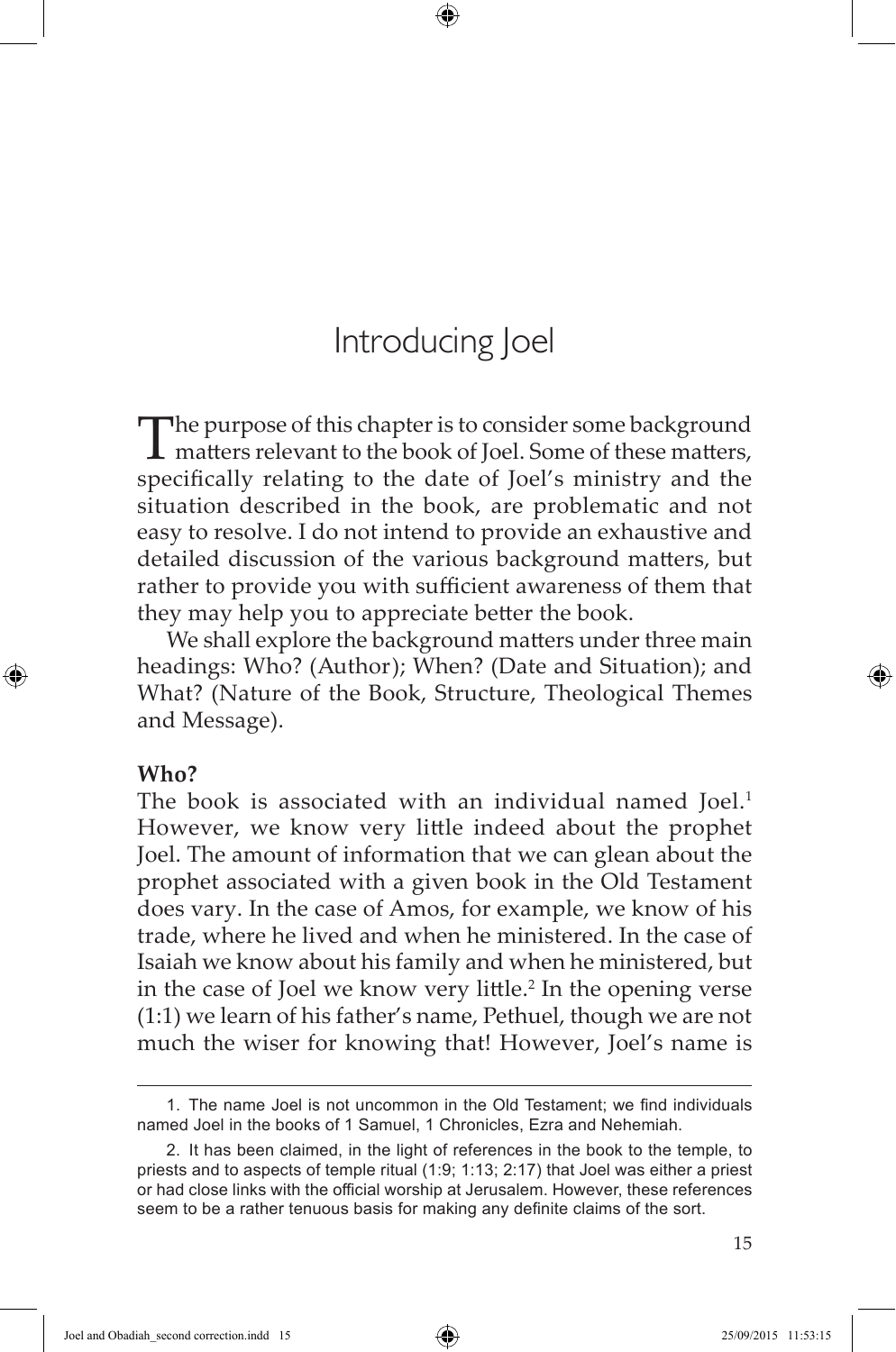worth pondering. The name means 'Yahweh is God'. Yahweh was the personal name of the God of Israel.<sup>3</sup> It is common, however, in English Bibles not to use Yahweh in the text, but to substitute it with Lorp spelt with capital letters. This commentary will reflect that practice.

## **When?**

⊕

If we know little about Joel the man, we are also left scratching our heads somewhat regarding the date of Joel's ministry and his situation. Quite often in the prophetic books of the Old Testament there is at least some information about the period of the ministry of the particular prophet. This can be given by referring to the reigning monarch at the time, as in the case of the opening verse of the book of Amos. However, there is no such reference in the book of Joel. Scholars have sought to draw conclusions about the date of Joel's ministry based on the presence (or absence!) of various features in the book. Let us note two such features, by way of example. One is the absence of reference to a monarch, suggesting for many the period after the exile. By contrast, some have argued for a period in the ninth century, noting that for six years King Joash/Jehoash (*c.*837-800 b.c.), the eighth king of Judah, was hidden in the temple. However, the fact that no monarch is mentioned does not necessarily mean that there may not have been a monarch during the time of Joel's ministry.

A second feature is the mention that is made of the temple, suggesting possibly a period either before the destruction of the temple, or after its reconstruction following the exile.<sup>4</sup> The difficulty of establishing a date for Joel's ministry has long been recognised. Calvin, in the preface to his commentary on Joel, noted that there was no certainty on the matter and considered that it was best to leave the matter undecided, noting that it was not important, "for the import of his [Joel] doctrine is evident, though his

Joel and Obadiah\_second correction.indd 16 25/09/2015 11:53:16

<sup>3.</sup> See Exodus 3:13-15 and Exodus 6:2-3.

<sup>4.</sup> For a survey and evaluation of many of the features relevant to the dating of the ministry of Joel, see Raymond B. Dillard and Tremper Longman III, *An Introduction to the Old Testament* (Leicester: Apollos, 1995), 365-67.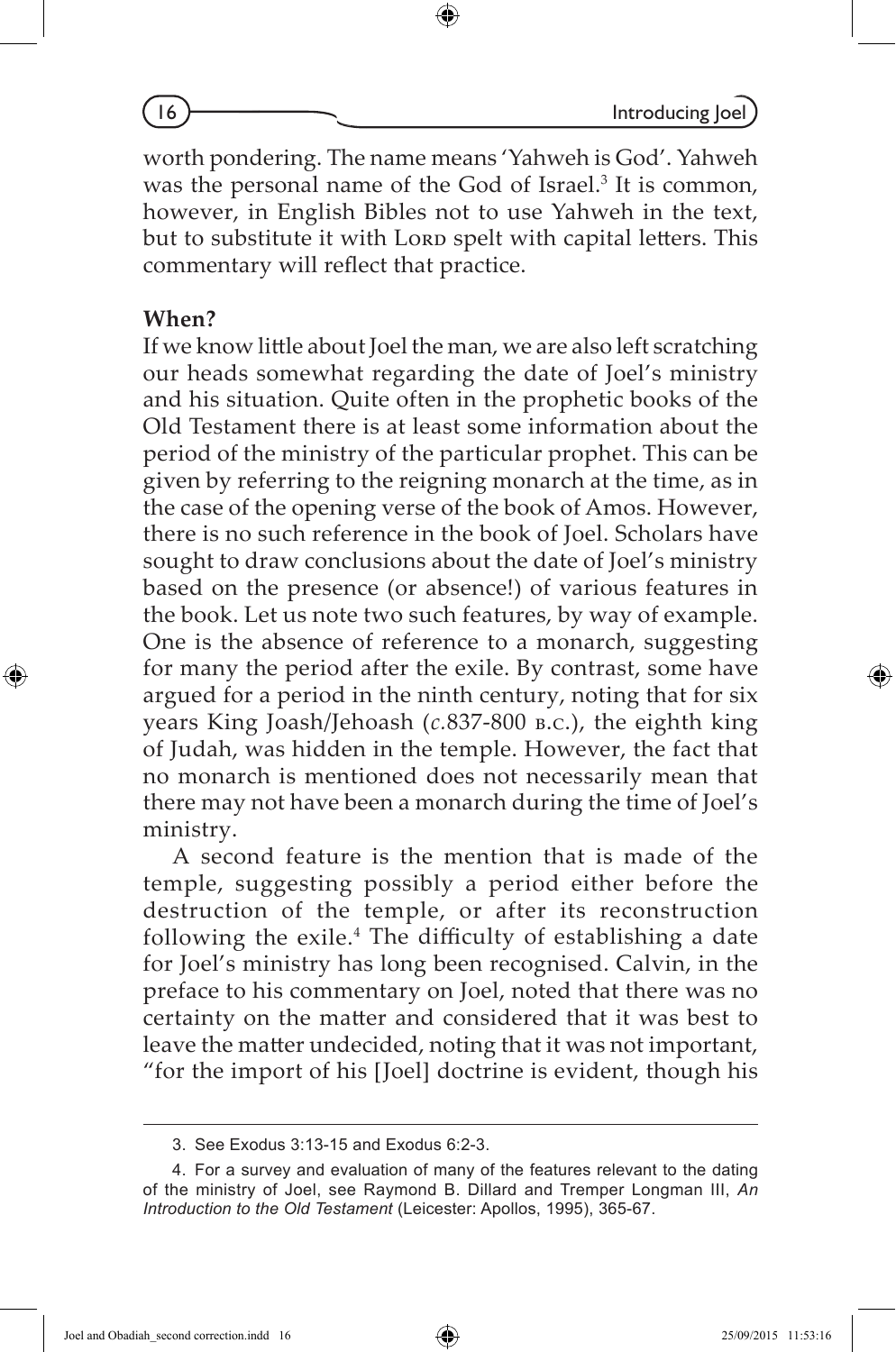$Introducing  $|o$ el  $|7$$ 

time be obscure and uncertain."5 Many scholars date Joel's ministry to the post-exilic period, after the rebuilding of the temple in 515 b.c., though there is still a wide divergence of dates within that post-exilic period. It is not possible to be dogmatic about this. As one writer has put it, "we are dealing with a balance of probabilities rather than with certainties.<sup>"6</sup> On balance, however, the post-exilic, or possibly the exilic period (587/586-538 b.c.), seems to fit best the context for Joel's ministry.7

We also need to consider briefly the situation or circumstances informing Joel's ministry. This matter has been described as "the main issue" for the interpretation of Joel.8 The issue revolves around the reference to the locusts in 1:4 and the descriptions of invasion, one in 1:5‑12 and one in 2:1-11. Just as in the case of the dating of Joel's ministry, this matter too has been much debated and again there is no consensus. There are various aspects to consider. One factor is the identity of the locusts. For some, actual locusts are in view, albeit portrayed at points like an invading army.9 For others, the locusts represent armies, portrayed as locusts.10 Another factor is the relationship between the two invasions. For some, both refer to historical events.11 However, as Wolff argues, "we must recognize that the disaster which chap. 2 treats is neither the same

6. Rex Mason, *Zephaniah, Habakkuk, Joel* (Old Testament Guides; Sheffield: JSOT Press, 1994), 116.

7. The case for an exilic context, based not so much on historical evidence as on aspects of the prophet's message, has recently been made by Elie Assis, "The Date and Meaning of the Book of Joel," *VT* 61 (2011): 163-83.

8. Gordon McConville, *Prophets* (vol. 4 of *Exploring the Old Testament*; London: SPCK, 2002), 154.

9. Leslie C. Allen, *The Books of Joel, Obadiah, Jonah, and Micah* (NICOT; Grand Rapids: Eerdmans, 1976), 29.

10. For this view, see Douglas Stuart, *Hosea-Jonah* (WBC 31; Waco: Word, 1987), 232-34.

11. For Allen (*Joel*, 29) locust plagues, whilst for Stuart (*Hosea-Jonah*, 233) an enemy invasion, be that the Assyrians or the Babylonians.

Joel and Obadiah\_second correction.indd 17 25/09/2015 11:53:16

⊕

<sup>5.</sup> John Calvin, *Joel, Amos, Obadiah* (vol. 2 of *Commentaries on the Twelve Minor Prophets*; trans. J. Owen; Edinburgh: Calvin Translation Society, 1843; repr., Grand Rapids: Baker, 1989), xv. (Many other writers concur with Calvin's view that ignorance about the date of Joel's ministry does not hamper an understanding of his message.)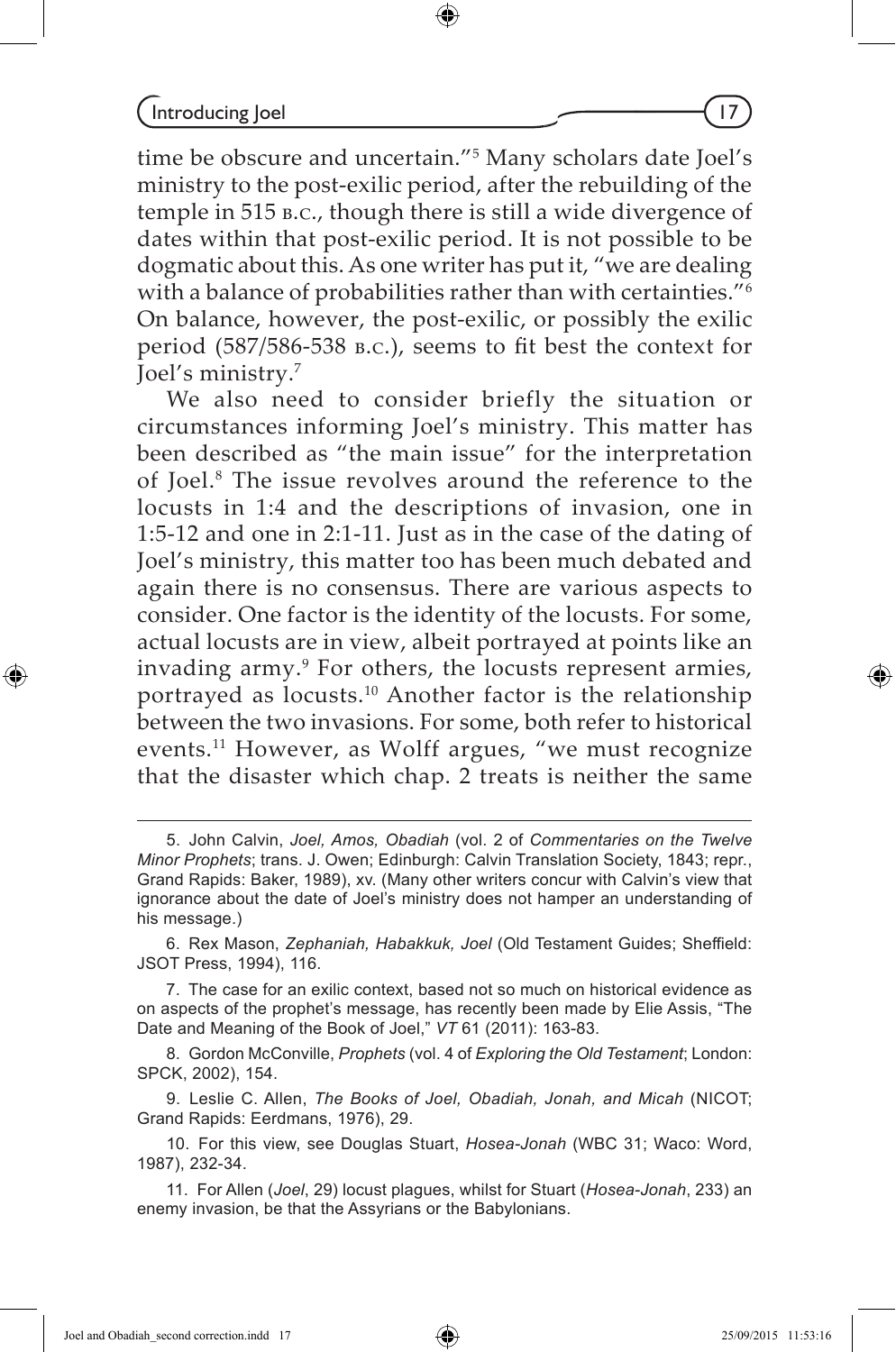as nor even similar to the one portrayed in chap. 1."12 The disaster described in chapter 1 refers to a contemporary disaster brought about by a plague of locusts, whilst the second refers to an eschatological event, that is, an event belonging to the 'end times'. The locusts are "a prototype of the eschatological army of devastation which is to move up and against Jerusalem, led by Yahweh himself on his  $'Day'...''^{13}$ 

The invasions in view are expressions of divine judgement, though the specific reasons for that judgement are not actually spelt out in the book.<sup>14</sup>

## **What?**

⊕

*Nature of the Book*

The book of Joel is part of the second of the three major divisions of the Hebrew Scriptures, namely the Prophets.15 In fact, it is one of a group of books that are known collectively as 'The Twelve', otherwise known as the Minor Prophets.16 Similarly, in Christian Bibles, the book of Joel is also part of the collection of Minor Prophets.

The prophetic task is sometimes summarised as consisting of two complementary elements, namely 'forthtelling' and 'foretelling'. The former term refers to a proclamation of the word of the Lorp, often by encouragements and warnings in light of a particular situation, thus giving a divine perspective

♠

<sup>12.</sup> Hans Walter Wolff, *Joel and Amos* (Hermeneia; trans. W. Janzen, S. D. McBride and C. A. Muenchow; Philadelphia, Fortress, 1977), 6. Wolff provides supporting arguments for his contention. See also pages 41-42.

<sup>13.</sup> Wolff, *Joel and Amos*, 13.

<sup>14.</sup> For a brief survey of circumstances which may have given rise to these acts of judgement, see Assis, "Date and Meaning of Joel," 172.

<sup>15.</sup> The other two divisions of the Hebrew Scriptures, or Old Testament, are the Law and the Writings.

<sup>16. &#</sup>x27;The Twelve' consist of the following: Hosea, Joel, Amos, Obadiah, Jonah, Micah, Nahum, Habakkuk, Zephaniah, Haggai, Zechariah and Malachi. The term 'minor prophets' designates those prophetic books that are shorter than the longer books of Isaiah, Jeremiah and Ezekiel, and as such it is not suggesting that they are 'minor' in terms of their importance. As can be seen, Joel is second in the collection of 'The Twelve', coming after Hosea and before Amos. Both of the latter prophets ministered during the eighth century b.c. However, this location for the book of Joel does not necessarily imply, as we have seen, that the prophet was ministering during this period.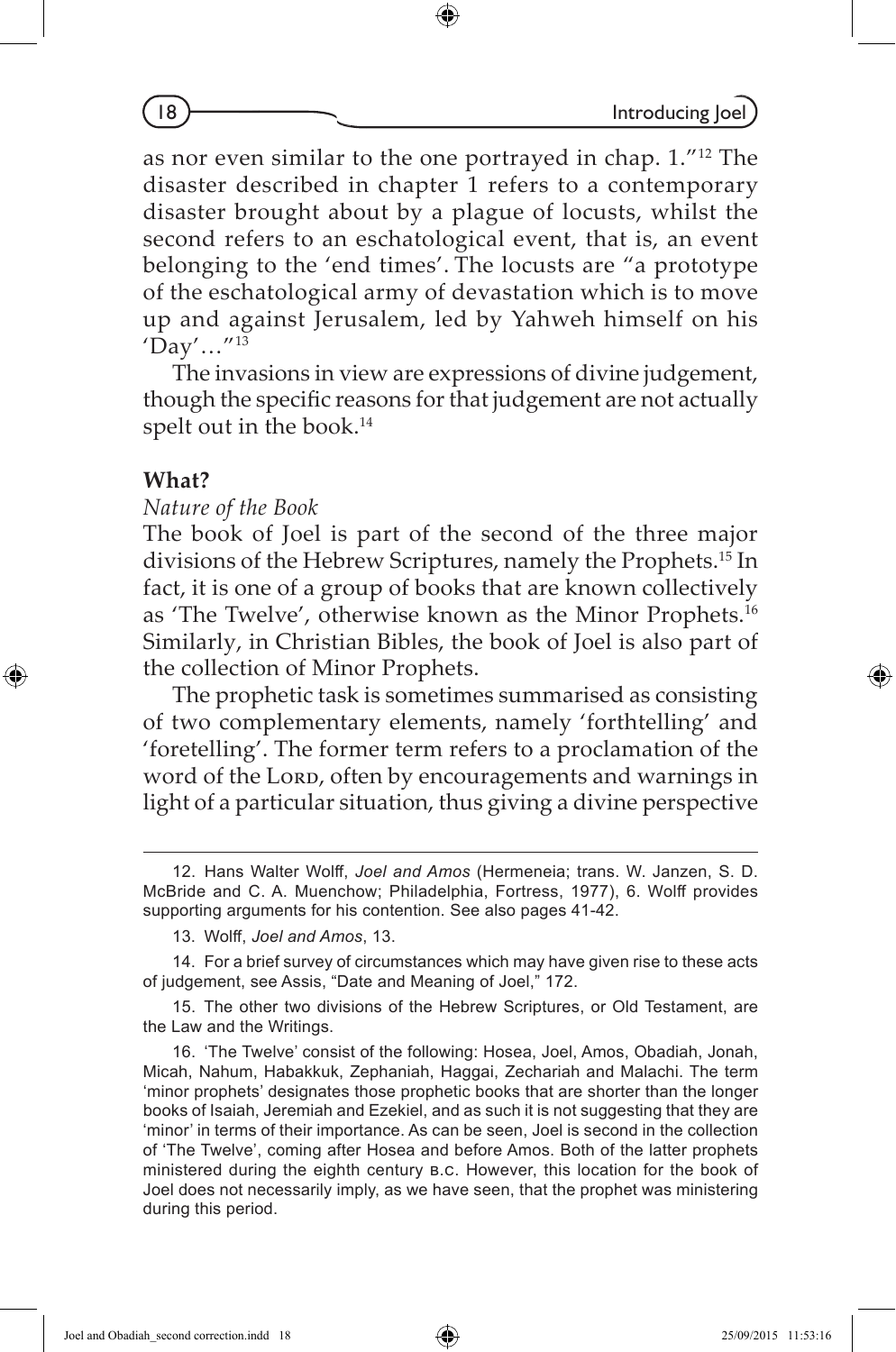or interpretation. The latter term refers to predictive elements in the prophetic word.17

⊕

The book consists of different types of writing, such as lament  $(1:19-20)$ , call to return to the Lorp  $(2:12-14)$ , warning  $(2:15)$ , salvation oracle  $(2:18-27)$  and apocalyptic vision  $(3:9-21).$ <sup>18</sup>

#### *Structure*

⊕

Various proposals have been made for the structure to the book. I have chosen to view the structure of the book as outlined here:

1:1 A Privileged Person

### 1:2-20 Mourning on account of a Disaster

- 1:2-3 Pay Attention!
- 1:4 A Calamity Announced
- 1:5-14 A Time to Mourn
- 1:15-18 A Woe for an Ominous Day
- 1:19-20 The Prophet who Pleads

2:1-17 Repentance in light of a Disaster

- 2:1-11 A Time to Sound the Alarm
- 2:12-14 A Time to (Re)turn
- 2:15-17 A Time to Sound a Call
- 2:18-32 Reversed Prospects
	- 2:18-20 The Lorp Responds
	- 2:21-27 Joy Renewed
	- 2:28-32 The Lorp Restores

| 3:1-21 |           | Restoration and Retribution |  |
|--------|-----------|-----------------------------|--|
|        | $3:1-3$   | A Day of Reckoning          |  |
|        | $3:4-8$   | 'Pay-back' Time             |  |
|        | $3:9-17$  | Strife and Safety           |  |
|        | $3:18-21$ | Transformation              |  |
|        |           |                             |  |

<sup>17.</sup> For a helpful treatment of the role of prophets in the Old Testament, see J. A. Motyer, "Prophecy, Prophets," *IBD* 3:1276-84.

Joel and Obadiah\_second correction.indd 19 25/09/2015 11:53:16

<sup>18.</sup> The term apocalyptic is used to refer to passages where "the eschatological future is envisaged in terms of direct divine intervention, a universal judgment of the nations and a new age of salvation, in which the cosmos will be radically transformed" (R. J. Bauckham, "Apocalyptic," *IBD* 1:73).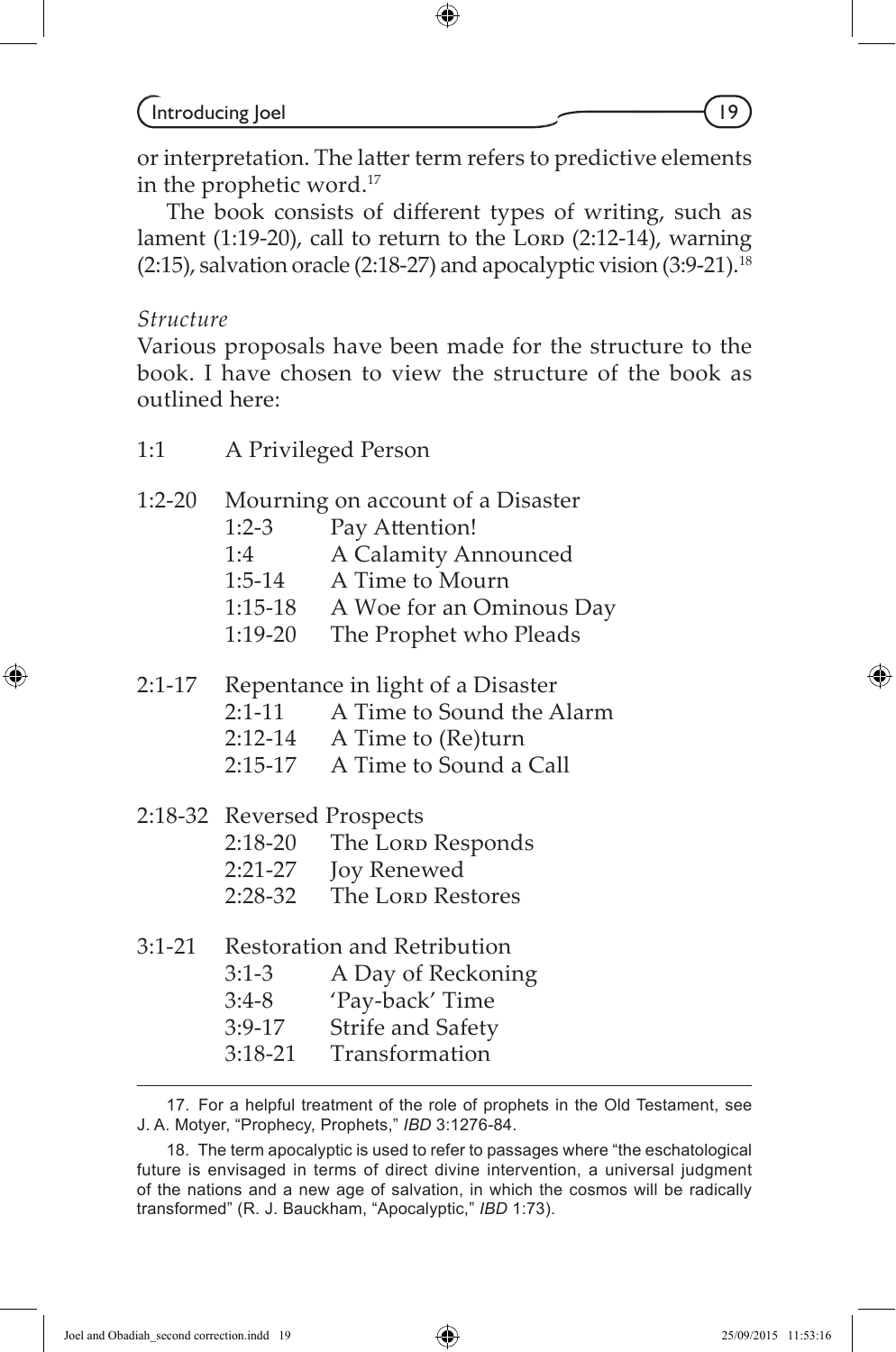2:17-18 can be viewed as the pivotal point of the book in that the judgement and threat to Judah, which dominate the text up to that point, give way to expressions of hope and blessing for Judah. Another way of putting this is to view the book as having a movement from problem (the problem of invasion) to solution: deliverance by God, thereby reflecting a pattern seen in other prophetic writing.<sup>19</sup>

#### *Theological Themes*

Having outlined the basic structure of the book we shall consider some of the key theological themes that emerge from the content of the book. However, before doing so, it is worth drawing attention to particular elements that are *absent* from the book when compared with other prophetic writing. The elements in question are the lack of explicit identification of sins that gave rise to the judgement and threat for Judah and the absence of rebuke and condemnation of specific sins. Typically, the prophets indicted their hearers in light of their sins, be those moral or religious. Here is one such example from the prophet Hosea: "Hear the word of the Lord, O people of Israel; for the Lorp has an indictment against the inhabitants of the land. There is no faithfulness or loyalty, and no knowledge of God in the land. Swearing, lying, and murder, and stealing and adultery break out; bloodshed follows bloodshed" (Hosea 4:1-2).<sup>20</sup> Many writers note the absence of this feature in Joel.<sup>21</sup> We shall comment briefly on the absence of explicit identification of sins at the close of this chapter when considering the message of the book, but for now we need to consider some of the key theological themes which *are* present in the book.

In terms of key theological themes in the book, I have chosen to identify three: i) The Day of the Lord; ii) The Lord – the Powerful Sovereign; and iii) The Spirit of the Lord.

⊕

<sup>19.</sup> McConville, *Prophets*, 154.

<sup>20.</sup> Other, similar examples would include Amos 2:6-8 and Isaiah 1:2-4.

<sup>21.</sup> William Sanford LaSor, David Allan Hubbard, Frederic William Bush, *Old Testament Survey: The Message, Form, and Background of the Old Testament* (2nd ed.; Grand Rapids: Eerdmans, 1996), 378. Dillard and Longman, *Introduction*, 367. Assis, "Date and Meaning of Joel," 167.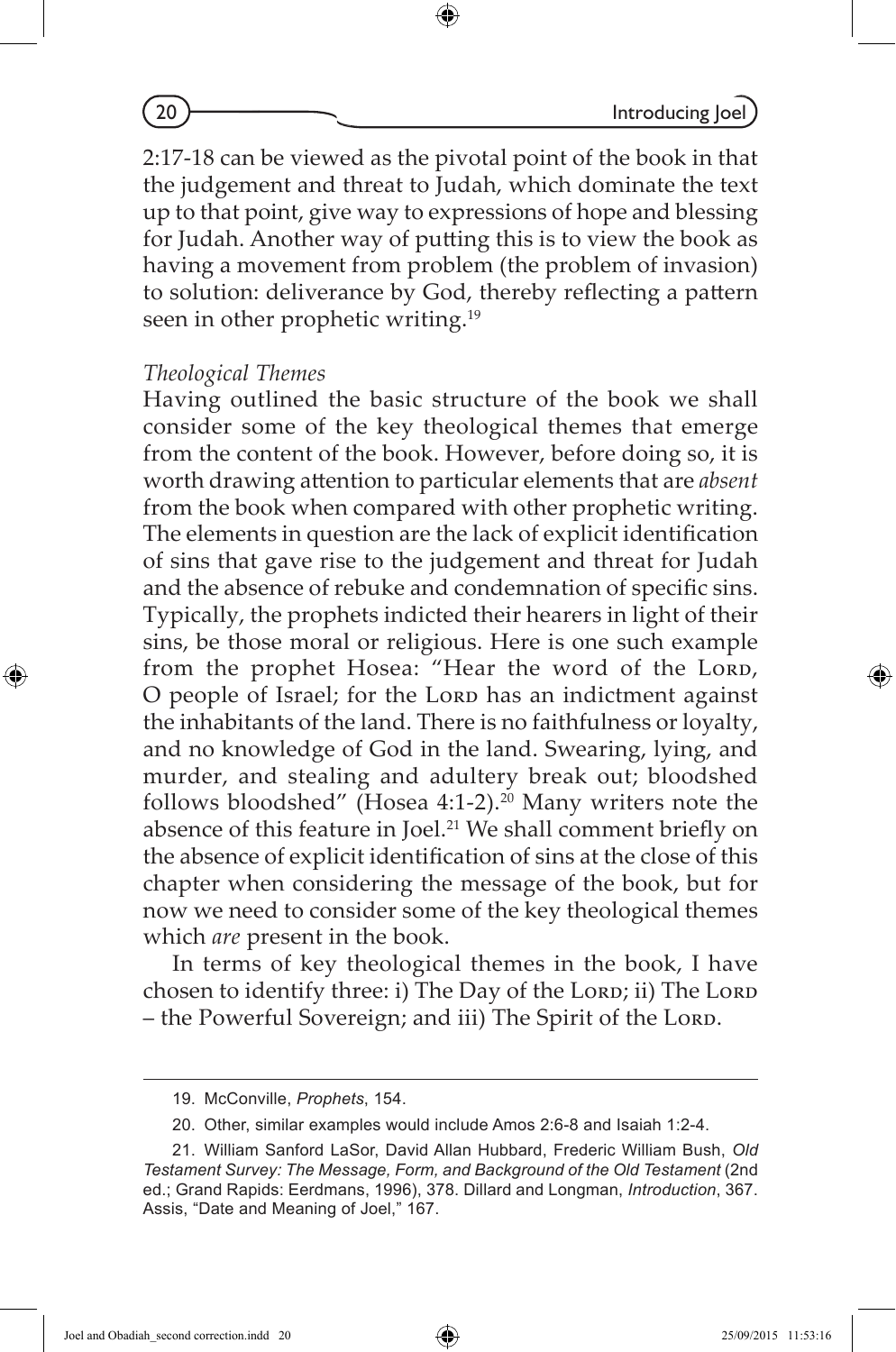$Introducing  $|o$ el  $\sim$   $(21)$$ 

i) The Day of the Lorp

The phrase the 'Day of the Lord' occurs five times in the book (1:15; 2:1, 11, 31; 3:14). Whilst Joel was not alone amongst Old Testament prophets in referring to the Day of the Lorp, $^{22}$ many writers see the concept of the Day of the Lorp as being particularly significant in Joel.<sup>23</sup> In fact, Douglas Stuart's description of the Day of the Lorp as "an engine driving the prophecy" would not be an overstatement.<sup>24</sup> As Stuart notes, the phrase is distributed throughout the short book: "In this way the concept of the Day of Yahweh permeates the book, leaving the hearer / reader with little doubt as to its significance for Joel's message."25

The phrase 'Day of the Lord' was typically used by the prophets to refer to a future time when "Yahweh would finally intervene in the world to establish his sovereignty."26 It is frequently portrayed in the Old Testament as an ominous event; a time of judgement: "The Day of the Lord is … the occasion when Yahweh actively intervenes to punish sin that has come to a climax."<sup>27</sup> It is generally accepted that the first reference to the Day of the Lorp in the Bible is to be found in the book of the prophet Amos, who ministered during the eighth century.28 However, it is clear from Amos, that the concept of the Day of the Lorp was already known amongst the people. The people of Amos's day, it would appear, fondly thought of the Day of the Lorp in hopeful terms, to

25. Ibid., 231.

⊕

26. Allen, *Joel*, 36. Indeed, though the phrase 'Day of the Lord' uses the singular word 'day', we should not understand this too narrowly: "It can be safely concluded ... that the term 'Day of the Lord' ... does not refer literally to a 'day' per se but rather to a 'time' or 'period'..." (Shalom M. Paul, *A Commentary on the Book of Amos*  [Hermeneia; Minneapolis: Augsburg Fortress, 1991], 184). Note also other, related phrases, such as 'on that day', 'in those days', 'at the end of the days', which can be used interchangeably with 'Day of the Lord'.

27. J. S. Wright, "Day of the Lord," *IBD* 1:369.

28. The fact that the book of Joel is located before Amos in the Bible does not mean, as has already been noted, that Joel ministered before Amos. The reference to the Day of the Lorp in Amos comes in 5:18.

Joel and Obadiah\_second correction.indd 21 25/09/2015 11:53:16

◈

<sup>22.</sup> Examples of the occurrence of the phrase in other prophetic writing include Isaiah 2:12; Amos 5:18; and Zephaniah 1:7.

<sup>23.</sup> Two representative examples from different theological perspectives are Allen, *Joel*, 36, and Wolff, *Joel and Amos*, 12-14.

<sup>24.</sup> Stuart, *Hosea-Jonah*, 230.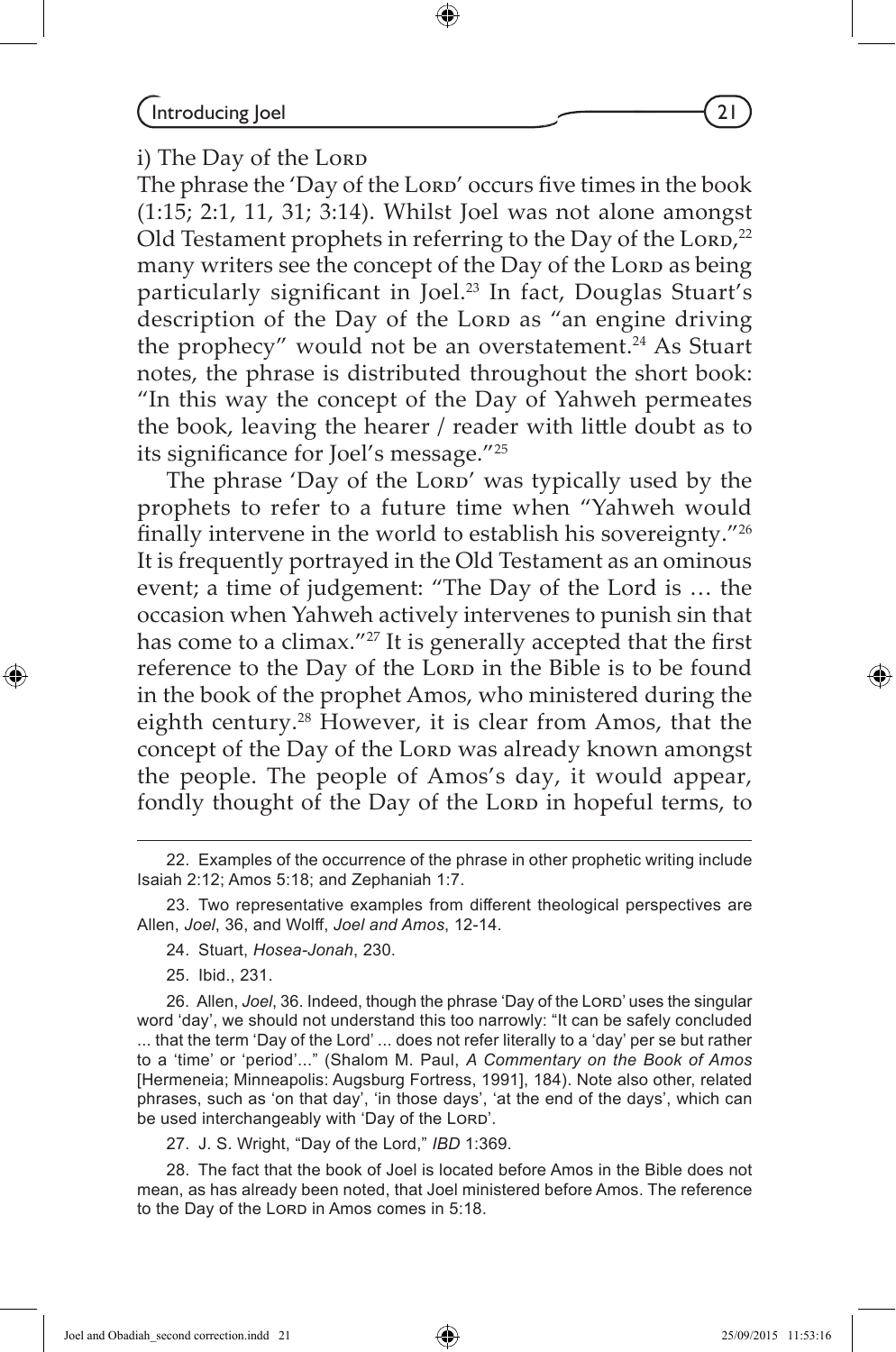which Amos had to state categorically: "It is darkness, not light" (Amos 5:18).

⊕

In Joel, the coming of the Day of the Lorp is also an ominous prospect, as is clear from the way the phrase is first introduced in the book: "Alas for the day! For the day of the Lorp is near" (1:15). The subsequent occurrences of the phrase (2:1, 11, 31; 3:14) paint an equally bleak prospect. However, whereas the first four references to the Day of the Lorp have in view dire consequences for Judah, the final occurrence of the phrase refers to God's actions against Judah's enemies, and in that sense the Day of the Lorp holds out a better prospect for Judah.29 Thus it is possible to argue that Joel has a twofold view of the Day of the Lorp. $30$ 

## ii) The Lorp – the Powerful Sovereign

No reader of Joel could be in any doubt that Judah's God was anything but powerful. One indication of that is in connection with the Day of the Lorp that we have just considered. The Day of the Lorp is associated in Joel with destruction  $(1:15)$ , military invasion  $(2:11)$  and judgement  $(3:14)$ , and the Lord Himself is directly associated with these happenings. It is quite clear that the Lorp is powerful. In fact, in 1:15 He is entitled *šadday*, a Hebrew term usually rendered in English as 'Almighty'.31 His power extends both to the human realm and the natural realm; He is sovereign over the affairs of the world. The sovereignty of God in the natural realm is seen at several points in Joel, both in relation to God's destructive power, as in the opening chapter, as well as in connection with fruitfulness, such as in chapter 2, verses 23 and 24. This sovereignty of God in the natural realm is also clearly set forth in the books of the Law, be that in terms of fruitfulness or destruction. Two examples will suffice:

I will give you your rains in their season, and the land shall yield its produce, and the trees of the field shall yield their fruit.

⊕

<sup>29.</sup> The prophet Obadiah (vv. 15-21) also sees the Day of the Lord as an occasion when God acts against the nations and explicitly on behalf of His people.

<sup>30. &</sup>quot;Essentially the Day is a two-sided phenomenon" (Allen, *Joel*, 36).

<sup>31.</sup> For a fuller discussion of this term see the commentary on 1:15.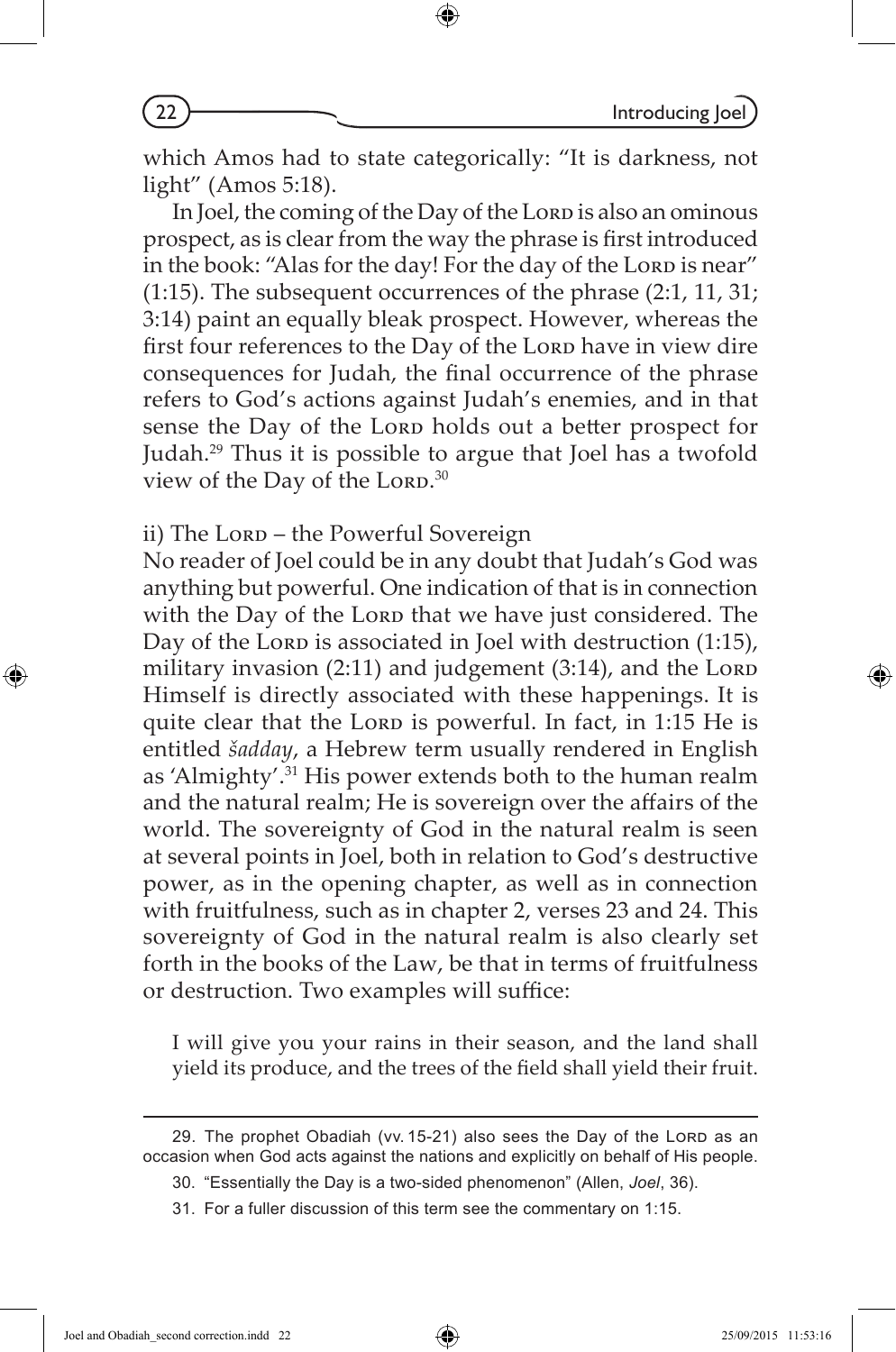Your threshing shall overtake the vintage, and the vintage shall overtake the sowing; you shall eat your bread to the full, and live securely in your land (Lev. 26:4-5).

The Lorp will make the pestilence cling to you until it has consumed you from the land that you are entering to possess. The Lorp will afflict you with consumption, fever, inflammation, with fiery heat and drought, and with blight and mildew; they shall pursue you until you perish (Deut. 28:21-22).

A number of writers consider Joel to have a particular viewpoint to contribute, as regards this whole issue of the natural realm, though they differ in the way they understand this. McConville, for example, states that "Joel's depiction of Yahweh's control over natural forces is one of his key contributions to the theology of the prophets."32 Theodore Hiebert suggests that Joel's contribution is of "a vision of the integrity of creation – the interrelatedness between human society and its environment – in biblical religion." $33$  Such a view on the significance of the 'integrity of creation' is echoed in the following statement: "This sense of the coherence and interrelatedness within creation means that judgment for human sin takes its toll on nature, while repentance and restoration bring not only forgiveness but prosperity and fertility…"34 In fact, Chris Wright has persuasively argued that there was a triangular relationship in ancient Israel between God, Israel and the land and that each one of these could impact the other two.<sup>35</sup> This triangular relationship was a reflection of God's covenant relationship with Israel. The covenant relationship was the basis of God's dealings with the nation of Israel and her land, be that for good or ill. The extracts quoted above from Leviticus and Deuteronomy are examples of what are commonly known by scholars as covenant blessings and covenant curses.

Joel and Obadiah\_second correction.indd 23 25/09/2015 11:53:16

<sup>32.</sup> McConville, *Prophets*, 158.

<sup>33.</sup> Theodore Hiebert, "Joel," *ABD* 3:876.

<sup>34.</sup> LaSor, Hubbard and Bush, *Survey*, 379.

<sup>35.</sup> Christopher J. H. Wright, *Living as the People of God: The Relevance of Old Testament Ethics* (Leicester: Inter-Varsity, 1983). See especially pages 19-20 and 63-64 where the argument mentioned above is summarised, albeit briefly.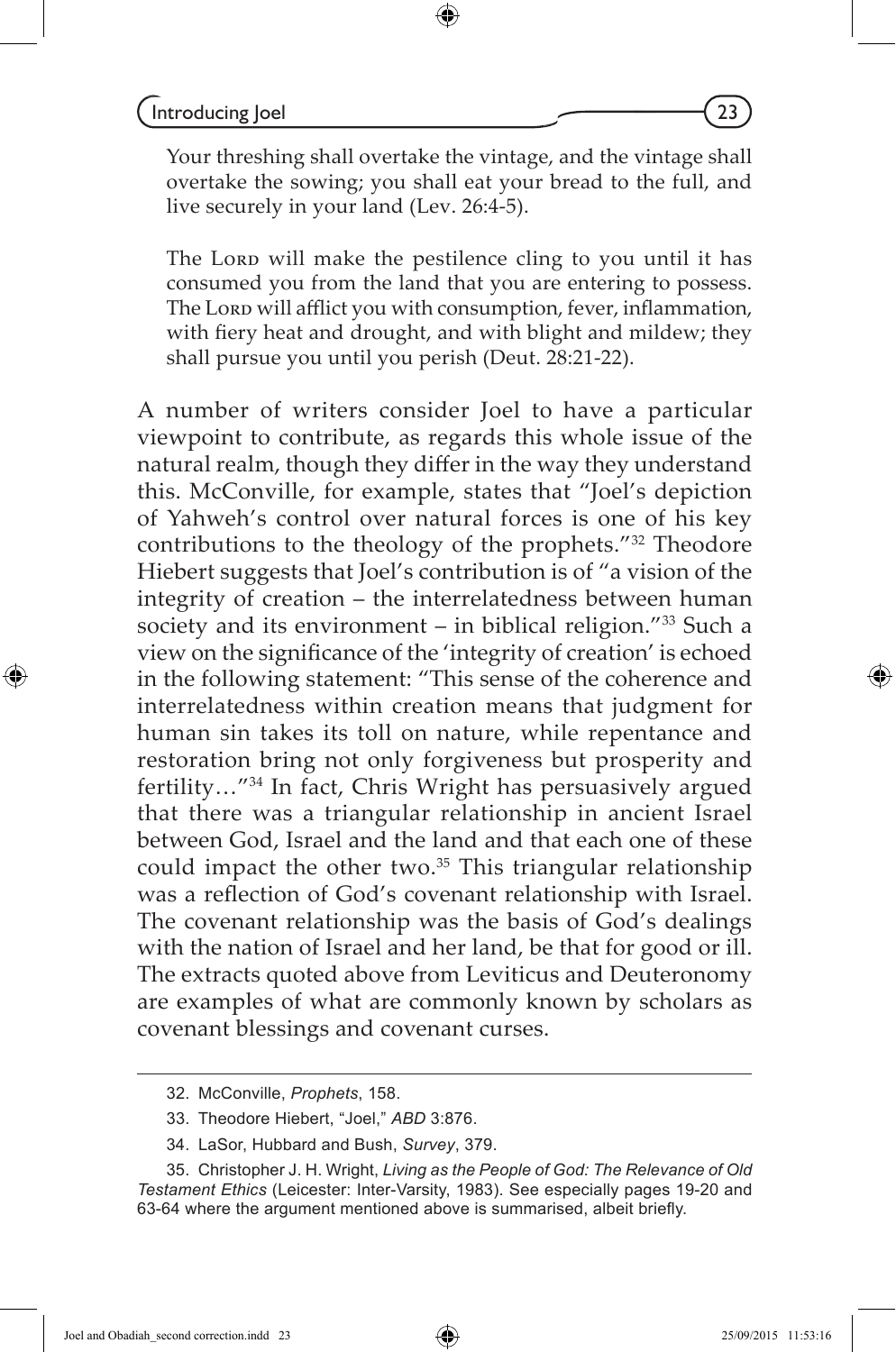The sovereignty of God in the affairs of the nations is also very prominent in Joel, both in its positive and negative aspects. For example, in the final chapter of the book there is reference on the one hand to 'restoring the fortunes' of Judah and Jerusalem (3:1) and also to 'paying back' Tyre, Sidon and Philistia  $(3:4)$ .<sup>36</sup>

⊕

God's sovereignty is ultimately the basis of hope for Judah: "You shall know that I am in the midst of Israel…" (2:27); "I restore the fortunes of Judah and Jerusalem" (3:1); "But the Lorp is a refuge for his people, a stronghold for the people of Israel" (3:16).

iii) The Spirit of the Lorp

The spirit is only mentioned twice in the book (2:28-29) and in both cases with reference to people.37 Typically in the Old Testament, the spirit of God is described as coming upon particular people for specific roles or tasks. Consider the following examples: Bezalel, the craftsman (Exod. 31:3); Gideon, the judge (Judg. 6:34); Saul, the king (1 Sam. 10:6); the Servant of the Lorp (Isa. 42:1); Ezekiel, the prophet (Ezek. 11:5). However, through Joel, the Lorp is indicating that a new era will dawn when the spirit will be distributed on "all flesh", which in the context refers to various categories of people who are a part of the community of the people of God: sons and daughters, old men and young men, as well as to servants. Thus, McConville comments: "…his [Joel] prophecy is important because he sees the giving of the spirit to all God's people without distinction."38 This is described by Stuart as the 'democratization' of the spirit.<sup>39</sup> Specifically, the spirit in Joel 2:28-29 is associated with prophetic activity: prophecy, dreams and visions and this leads McConville to suggest that Joel is like Jeremiah (Jer. 31:34) who foretells of

Joel and Obadiah\_second correction.indd 24 25/09/2015 11:53:16

⊕

<sup>36.</sup> This view of God as being sovereign over the nations is not unique to Joel. It occurs in other prophets; see Isaiah, chapter 13 and Amos, chapters 1 and 2.

<sup>37.</sup> In using a lower case 's' for 'spirit', I am reflecting the usage of the NRSV, the base English translation which I have used for this commentary. In doing so, I am not denying that the 'spirit' can be identified with the third person of the Trinity in Christian theology.

<sup>38.</sup> McConville, *Prophets*, 158.

<sup>39.</sup> Stuart, *Hosea-Jonah*, 229.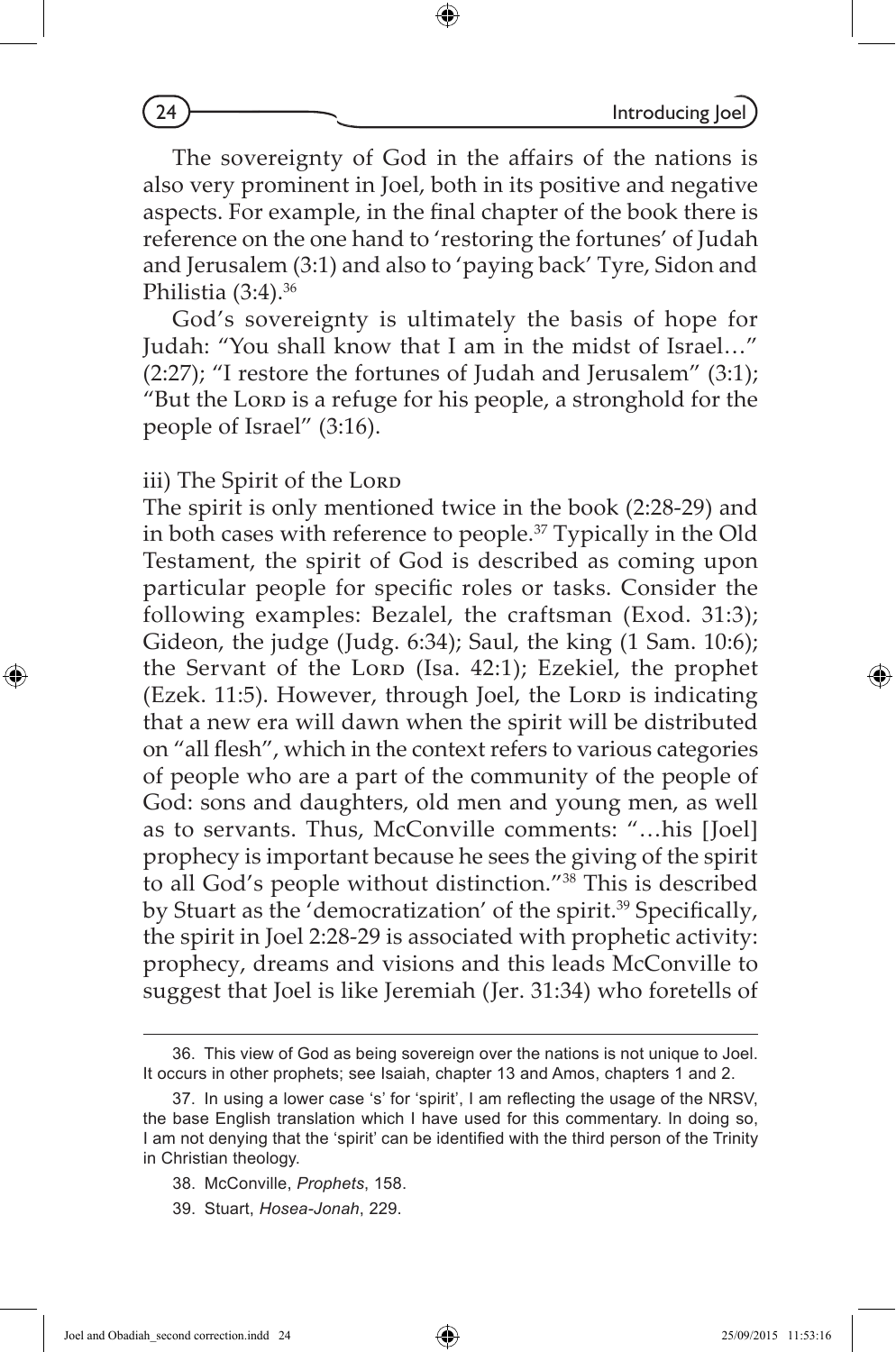$Introducing  $|o$ el  $(25)$$ 

a New Covenant "where there will be no need for teachers, because all will know the LORD…"40

#### *Message*

⊕

Finally, as we draw this introduction to the book of Joel to a close, we need to consider the possible message and purpose of the book. To do that, we must take into account the theological themes that we have just considered.

As we have seen, arguably the most important aspect of Joel's message is the reality of the Day of the Lorp which, though primarily a fearful time, also held the prospect of hope for Judah. However, any prospect of hope was contingent upon a return to God. Thus, in chapter 2 verses 12-13, the people are called upon more than once, to 'return' to the Lord. The Hebrew verb rendered as 'return' (*šûḇ*) is often used in the Old Testament with respect to the response required of God's people in light of their failure, disobedience and breach of the covenant bond, whether that involves turning back to God (1 Kings 8:33), or forsaking their evil ways (1 Kings 8:35). Thus it can convey repentance, as it does here in Joel, despite the absence of any explicit identification of sins which gave rise to the judgement and threat for Judah, nor any rebuke and condemnation of specific sins.41 Joel, therefore, is alerting the people, in the light of the covenant bond between them and their Lorp, that the Lorp is prepared to deal severely with them, on account of their failures. Equally, however, because they are the covenant people of God, they may return to Him and find Him to be compassionate; He will execute justice on behalf of His people against their enemies. Thus, there is indeed a message of reassurance given by the prophet.<sup>42</sup>

Joel and Obadiah\_second correction.indd 25 25/09/2015 11:53:16

♠

<sup>40.</sup> McConville, *Prophets*, 159.

<sup>41.</sup> I do not think that the term *šûḇ* in Joel is devoid of any notion of repentance as claimed by Assis ("Date and Meaning of Joel," 175): "the meaning of the prophet's demand is not to repent, but to renew the bond with God." Such a view seems difficult to maintain in the light, for example, of Joel 2:13 where there is an echo of Exodus 34:6 whose message is that God is compassionate, despite reason for 'anger' and 'punishment'.

<sup>42. &</sup>quot;His [Joel] basic purpose is first to challenge and then to reassure his contemporaries…" Allen, *Joel*, 37-8 n. 37. It seems to me that whilst Assis' thesis about the primacy of the note of reassurance in Joel's message is overdone, it is undoubtedly the case that the element of reassurance is both present and important.